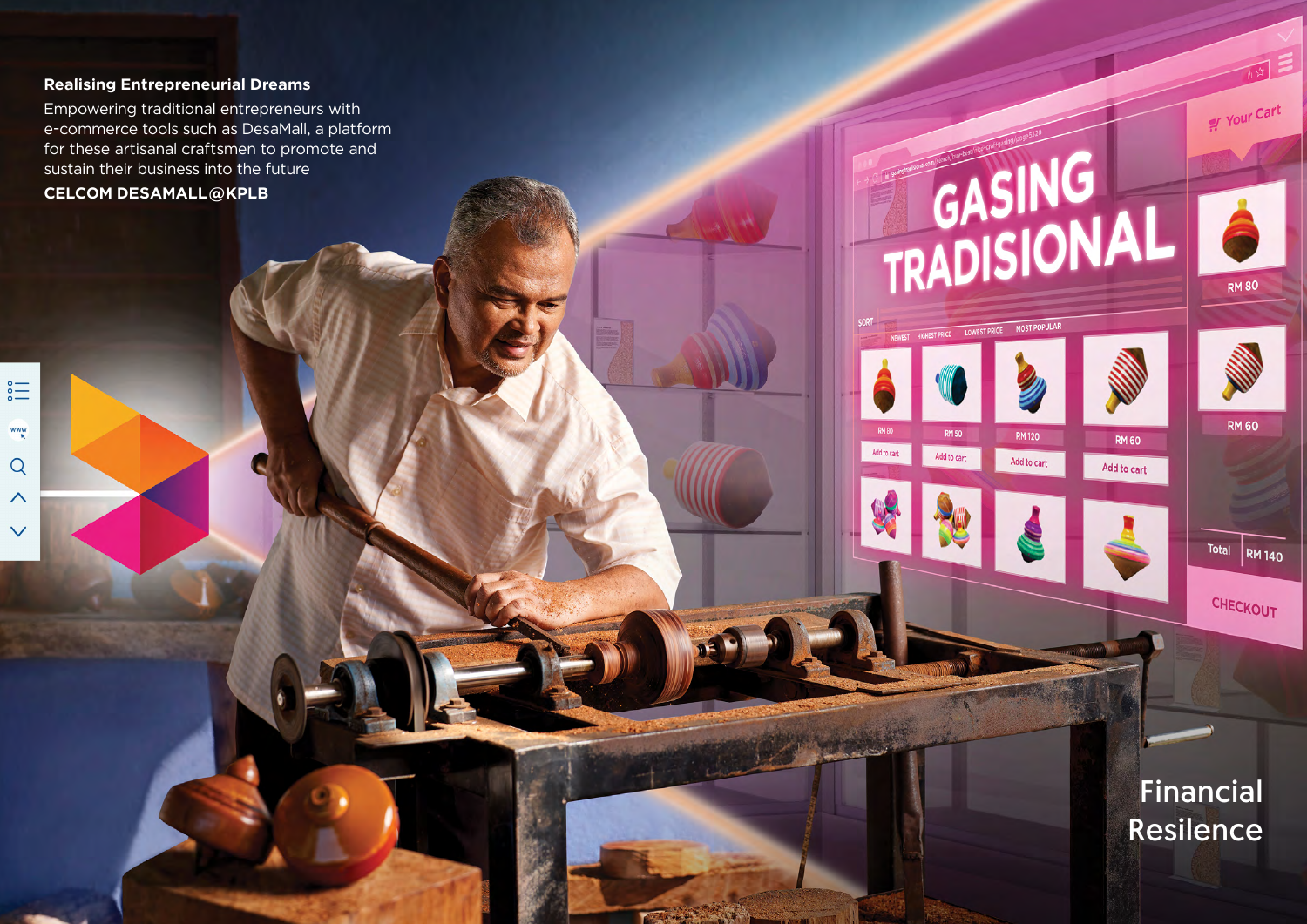



#### **Notes:**

- Note 1 2021 normalised PATAMI excludes goodwill impairment (RM338.4 million), gain on disposal of towers (RM79.8 million), purchase price allocations amortisation (RM111.8 million) and foreign exchange losses and derivatives (RM116.5 million).
- Note 2 2020 normalised PATAMI excludes accelerated depreciation and assets writeoff (RM604.3 million), gain on disposal of towers (RM367.5 million), purchase price allocations amortisation (RM113.1 million) and foreign exchange losses and derivatives (RM3.5 million).
- Note 3 2019 normalised PATAMI excludes gain on divestment of non-core digital businesses (RM367.1 million), gain on disposal of associate (RM113.4 million), gain on disposal of Idea rights (RM96.1 million), foreign exchange gains and derivatives (RM51.7 million), gain on disposal of towers (RM82.2 million) and purchase price allocations amortisation (RM121.8 million).
- Note 4 2018 normalised PATAMI excludes Idea (the Group's associate company in India that was derecognised as an associate in 2018) related losses (RM3,862.5 million), one-off asset write-off, impairment and accelerated depreciation on property, plant and equipment (gross: RM1,816.6 million), foreign exchange losses and derivatives  $(RM208.9 \text{ million})^{\text{Note } 6}$ , gain on disposal of towers  $(RM80.5 \text{ million})$  and purchase price allocations amortisation (RM236.3 million).
- Note 5 2017 normalised PATAMI excludes gain on disposal of towers (RM91.3 million), purchase price allocations amortisation (RM159.2 million), loss on asset held-for-sale (RM161.4 million), severance payment (RM62.8 million), loss on disposal of joint venture (RM40.1 million) and foreign exchange gains and derivatives (RM165.6 million).

Note 6 2018 is based on restated financials.

Note 7 From FY2019 onwards, based on post MFRS 16 "Leases".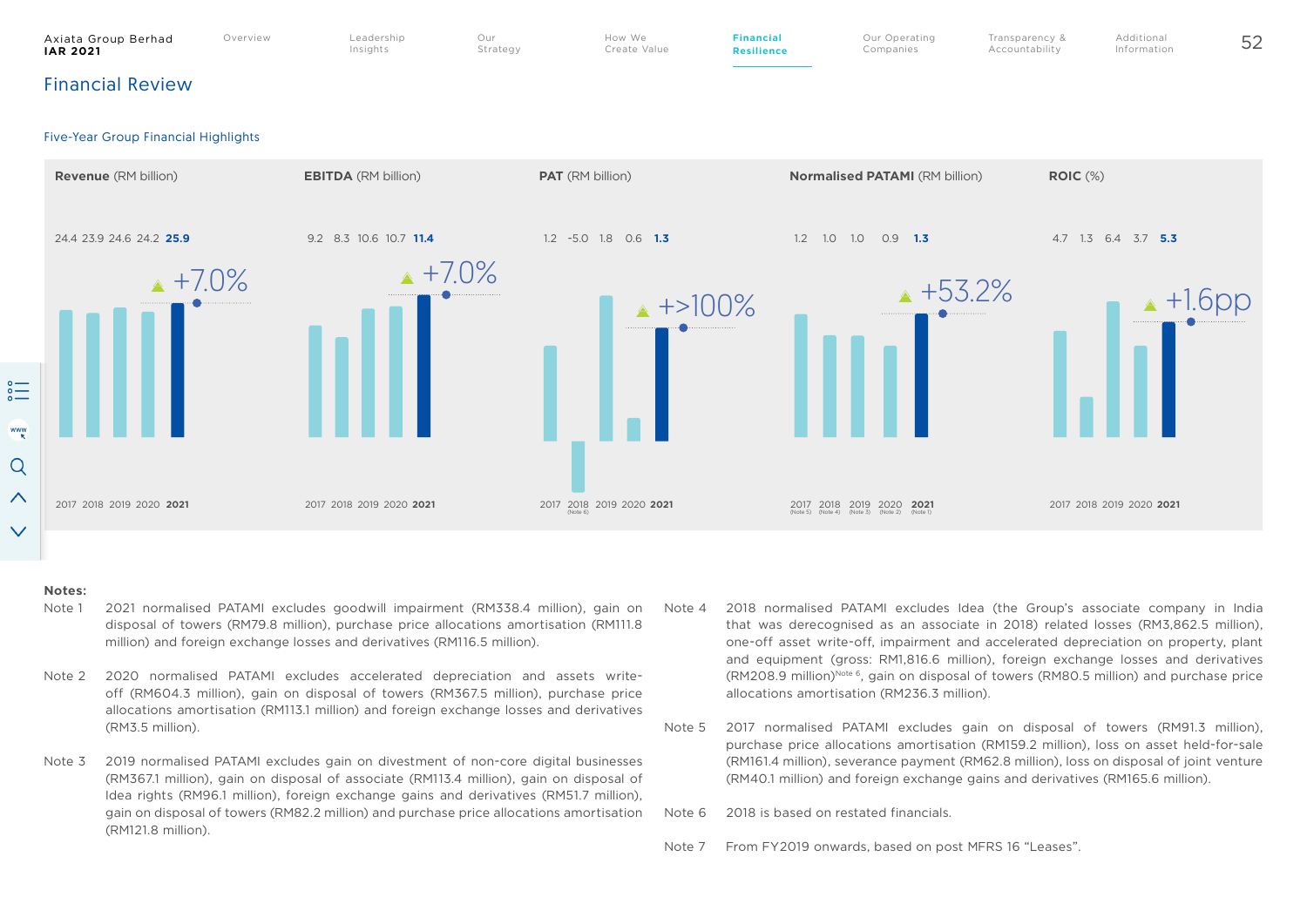#### Axiata Group Berhad<br>IAR 2021 **IAR 2021** 53 Our

Overview Leadership Insights

Strategy

How We Create Value **Financial Resilience** Our Operating Companies

Transparency & Additional Information

Accountability

# Financial Review





#### Summary Breakdown of Revenue and EBITDA Summary Breakdown of Total Assets and Total Liabilities & Equity

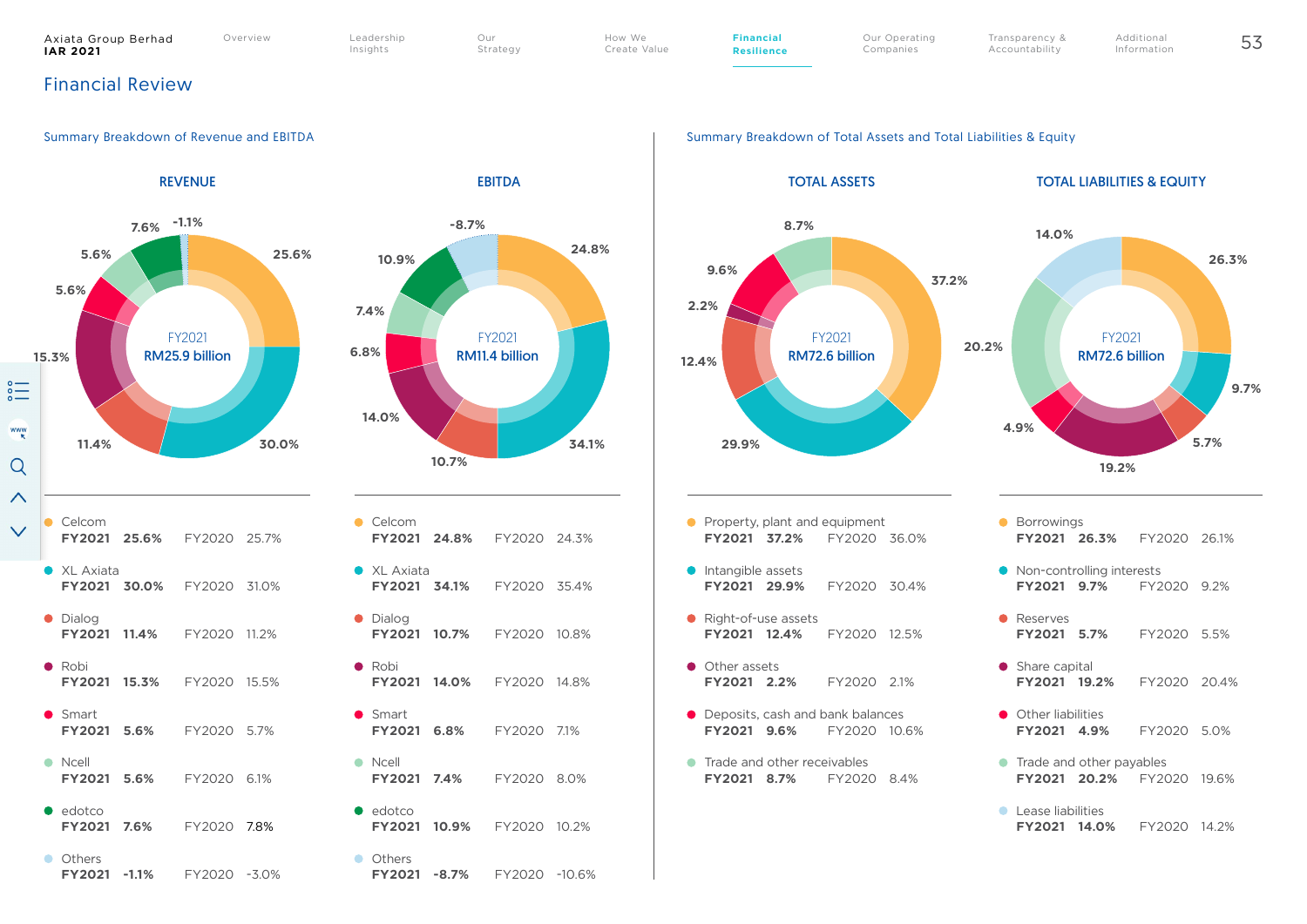|     | Axiata Group Berhad<br><b>IAR 2021</b>       | Overview                                         | Leadership<br>Insights                                                | Our<br>Strategy | How We<br>Create Value | <b>Financial</b><br><b>Resilience</b> | Our Operating<br>Companies |               | Transparency &<br>Accountability                    | Additional<br>Information                                                                                                                                   | 54                                  |  |
|-----|----------------------------------------------|--------------------------------------------------|-----------------------------------------------------------------------|-----------------|------------------------|---------------------------------------|----------------------------|---------------|-----------------------------------------------------|-------------------------------------------------------------------------------------------------------------------------------------------------------------|-------------------------------------|--|
|     | <b>Financial Review</b>                      |                                                  |                                                                       |                 |                        |                                       |                            |               |                                                     |                                                                                                                                                             |                                     |  |
|     | All in RM Million unless stated otherwise    |                                                  |                                                                       | <b>FY2021</b>   | <b>FY2020</b>          | FY2019 <sup>2</sup>                   | FY2018 <sup>2</sup>        | <b>FY2017</b> | Notes:                                              |                                                                                                                                                             |                                     |  |
| 1.  | Revenue                                      |                                                  |                                                                       | 25,901          | 24,203                 | 24,583                                | 23,886                     | 24,402        |                                                     | Excludes foreign exchange gains/<br>losses and derivatives, gain/loss                                                                                       |                                     |  |
| 2.  |                                              |                                                  | Earnings Before Interest, Tax, Depreciation and Amortisation (EBITDA) | 11,404          | 10,657                 | 10,619                                | 8,334                      | 9,230         |                                                     | on disposal of associates and joint<br>venture, gain on divestment of non-<br>core digital businesses, loss on asset<br>held-for-sale, one-off asset write- |                                     |  |
| 3.  |                                              | Earnings from Associates and Joint Ventures      |                                                                       | 4               | 19                     | (3)                                   | (428)                      | (404)         |                                                     |                                                                                                                                                             |                                     |  |
| 4.  | Profit Before Tax (PBT)                      |                                                  |                                                                       | 2,174           | 1,171                  | 2,780                                 | (4,073)                    | 1,936         |                                                     |                                                                                                                                                             |                                     |  |
| 5.  | Profit After Tax (PAT)                       |                                                  |                                                                       | 1,277           | 624                    | 1,815                                 | (4, 975)                   | 1,162         |                                                     | off, impairment and accelerated<br>depreciation on property, plant and                                                                                      |                                     |  |
| 6.  |                                              | Profit After Tax and Minority Interests (PATAMI) |                                                                       | 819             | 365                    | 1,458                                 | (4,762)                    | 909           |                                                     |                                                                                                                                                             |                                     |  |
| 7.  | Normalised PATAMI <sup>1</sup>               |                                                  |                                                                       | 1,326           | 865                    | 960                                   | 1,010                      | 1,205         |                                                     | equipment, purchase price allocations<br>amortisation, gain on disposal of                                                                                  | associate company in India that was |  |
| 8.  | <b>Total Shareholders' Equity</b>            |                                                  |                                                                       | 18,005          | 17,641                 | 16,181                                | 17,477                     | 24,731        |                                                     | towers, severance payment, goodwill                                                                                                                         |                                     |  |
| 9.  | <b>Total Assets</b>                          |                                                  |                                                                       | 72,550          | 67,962                 | 66,534                                | 63,855                     | 69,911        |                                                     | impairment, Idea (the Group's                                                                                                                               |                                     |  |
| 10. | Total Borrowings (exclude lease liabilities) |                                                  |                                                                       | 19,050          | 17,745                 | 16,826                                | 19,130                     | 19,184        |                                                     | derecognised as an associate in 2018)                                                                                                                       |                                     |  |
| 11. | <b>Total Lease Liabilities</b>               |                                                  |                                                                       | 10,171          | 9,629                  | 8,840                                 | N/A                        | N/A           |                                                     | related losses and gain on disposal of                                                                                                                      |                                     |  |
| 12. | Customers (million) <sup>3</sup>             |                                                  |                                                                       | 163             | 157                    | 153                                   | 149                        | 348           |                                                     | rights.                                                                                                                                                     |                                     |  |
|     | <b>Growth Rates YoY</b>                      |                                                  |                                                                       |                 |                        |                                       |                            |               |                                                     | 2 FY2019 and FY2018 are based on                                                                                                                            |                                     |  |
|     | Revenue                                      |                                                  |                                                                       | 7.0%            | $-1.5%$                | 2.9%                                  | $-2.1%$                    | 13.2%         |                                                     | restated financials.                                                                                                                                        |                                     |  |
| 2.  | <b>EBITDA</b>                                |                                                  |                                                                       | 7.0%            | 0.4%                   | 27.4%                                 | $-9.7%$                    | 15.2%         |                                                     | 3 From FY2018 onwards, customers                                                                                                                            |                                     |  |
| 3.  | <b>Total Shareholders' Equity</b>            |                                                  |                                                                       | 2.1%            | 9.0%                   | $-7.4%$                               | $-29.3%$                   | 4.9%          |                                                     | exclude Idea and M1 (the Group's                                                                                                                            | associate company in Singapore that |  |
| 4.  | <b>Total Assets</b>                          |                                                  |                                                                       | 6.8%            | 2.1%                   | 4.2%                                  | $-8.7%$                    | $-1.2%$       |                                                     | was disposed in 2019) customers.                                                                                                                            |                                     |  |
| 5.  | Total Borrowings (exclude lease liabilities) |                                                  |                                                                       | 7.4%            | 5.5%                   | $-12.0%$                              | $-0.3%$                    | $-13.8%$      |                                                     |                                                                                                                                                             |                                     |  |
|     | <b>Share Information</b>                     |                                                  |                                                                       |                 |                        |                                       |                            |               |                                                     | 4 EBIT less tax over average invested<br>capital.                                                                                                           |                                     |  |
| -1. | Per Share                                    |                                                  |                                                                       |                 |                        |                                       |                            |               |                                                     |                                                                                                                                                             |                                     |  |
|     | Earnings (basic) - sen                       |                                                  |                                                                       | 8.9             | 4.0                    | 16.0                                  | (52.6)                     | 10.1          |                                                     | 5 From FY2019 onwards (Post MFRS<br>16): Gross debt (Total borrowings                                                                                       |                                     |  |
|     | Earnings (diluted) - sen                     |                                                  |                                                                       | 8.9             | 4.0                    | 16.0                                  | (52.4)                     | 10.1          |                                                     | + Lease liabilities) over EBITDA;                                                                                                                           |                                     |  |
|     | Net Assets - RM                              |                                                  |                                                                       | 2.0             | 1.9                    | 1.8                                   | 1.9                        | 2.7           | FY2017 and FY2018: Total borrowings<br>over EBITDA. |                                                                                                                                                             |                                     |  |
| 2.  | Share Price information - RM                 |                                                  |                                                                       |                 |                        |                                       |                            |               |                                                     |                                                                                                                                                             |                                     |  |
|     | High                                         |                                                  |                                                                       | 4.19            | 4.60                   | 5.26                                  | 5.70                       | 5.49          |                                                     | 6 From FY2019 onwards (Post MFRS                                                                                                                            |                                     |  |
|     | Low                                          |                                                  |                                                                       | 3.25            | 2.66                   | 3.73                                  | 3.25                       | 4.29          |                                                     | 16): Debt (Total borrowings + Lease                                                                                                                         |                                     |  |
|     | <b>Financial Ratio</b>                       |                                                  |                                                                       |                 |                        |                                       |                            |               |                                                     | liabilities) over total shareholders'<br>equity; FY2017 and FY2018: Total                                                                                   |                                     |  |
| -1. | Return on Invested Capital <sup>4</sup>      |                                                  |                                                                       | 5.3%            | 3.7%                   | 6.4%                                  | 1.3%                       | 4.7%          |                                                     | borrowings over total shareholders'<br>equity.                                                                                                              |                                     |  |
| 2.  | Gross Debt to EBITDA <sup>5</sup>            |                                                  |                                                                       | 2.6             | 2.6                    | 2.4                                   | 2.3                        | 2.1           |                                                     |                                                                                                                                                             |                                     |  |
| 3.  | Debt Equity Ratio <sup>6</sup>               |                                                  |                                                                       | 1.6             | 1.6                    | 1.6                                   | 1.1                        | 0.8           |                                                     | From FY2019 onwards, based on                                                                                                                               |                                     |  |
|     |                                              |                                                  |                                                                       |                 |                        |                                       |                            |               |                                                     | post MFRS 16 "Leases".                                                                                                                                      |                                     |  |

 $\overset{\circ}{=}$ 

 $\frac{www}{k}$ 

 $Q$  $\boldsymbol{\wedge}$ 

 $\checkmark$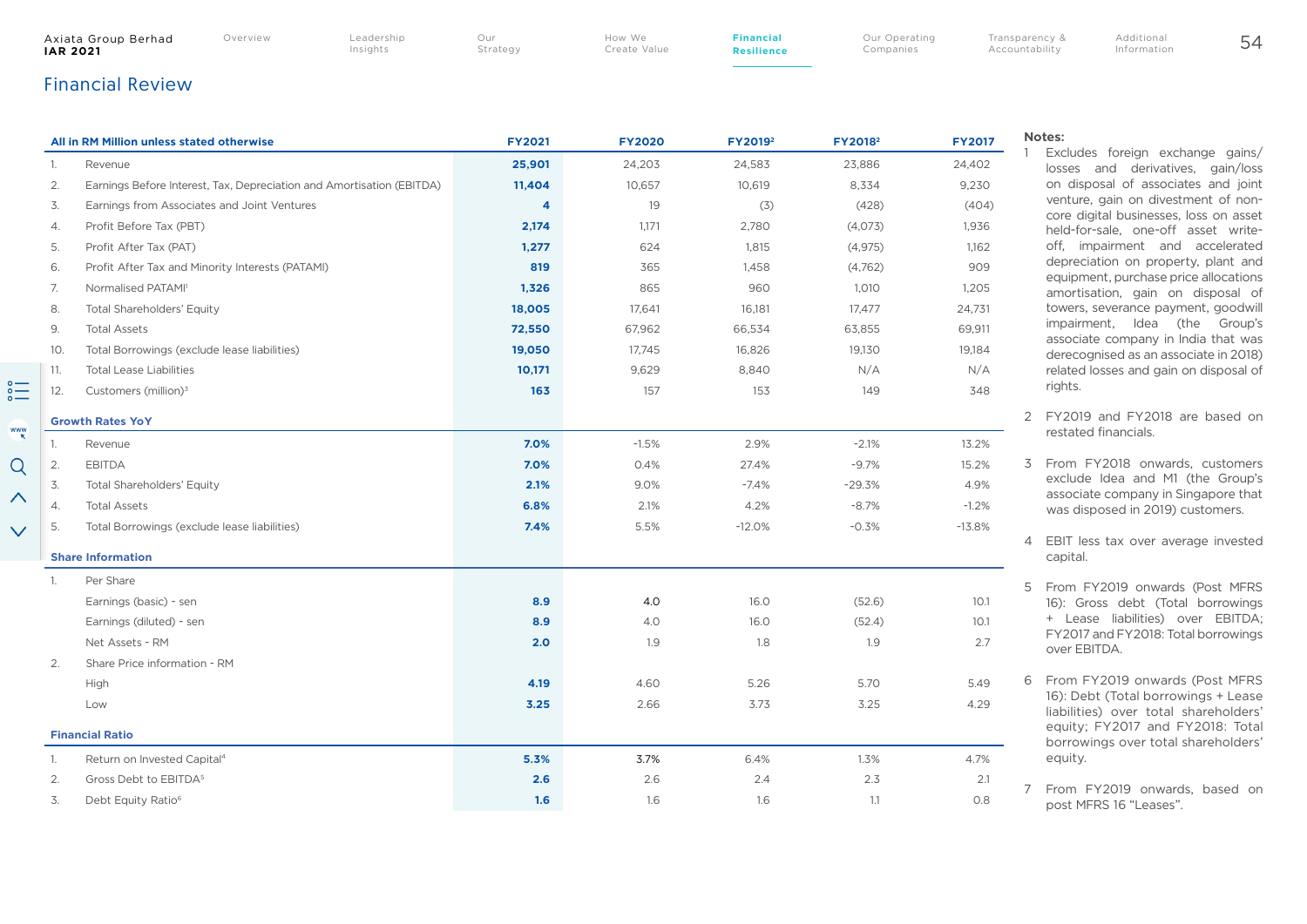$\stackrel{\circ}{=}$ 

 $\frac{WW}{R}$ 

 $Q$ 

 $\boldsymbol{\wedge}$ 

 $\checkmark$ 

Insights

How We Create Value

Transparency & Accountability

# Financial Review

## Consolidated Statement of Comprehensive Income Consolidated Statement of Cash Flows

**Financial Resilience**

|                                                             | <b>Financial Year Ended</b> |                             |  |
|-------------------------------------------------------------|-----------------------------|-----------------------------|--|
|                                                             | 31/12/2021<br><b>RM'000</b> | 31/12/2020<br><b>RM'000</b> |  |
| Revenue                                                     | 25,900,661                  | 24,203,171                  |  |
| Operating costs:                                            |                             |                             |  |
| - depreciation, impairment and amortisation                 | (8,094,868)                 | (8,484,994)                 |  |
| - foreign exchange gains/(losses)                           | 58,239                      | (196, 083)                  |  |
| - domestic interconnect, international outpayment and other |                             |                             |  |
| direct costs                                                | (2,199,930)                 | (1,822,171)                 |  |
| - marketing, advertising and promotion                      | (2,192,658)                 | (1,892,272)                 |  |
| - other operating costs                                     | (7, 963, 233)               | (7,305,590)                 |  |
| - staff costs                                               | (2,071,006)                 | (2, 227, 532)               |  |
| - net impairment on receivables and amounts due from        |                             |                             |  |
| subsidiaries                                                | (69, 817)                   | (298, 731)                  |  |
| Other gains - net                                           | 52,034                      | 2,693                       |  |
| Other income - net                                          | 398,655                     | 516,393                     |  |
| Profit before finance costs                                 | 3,818,077                   | 2,494,884                   |  |
| Finance income                                              | 150,982                     | 177,183                     |  |
| Finance costs                                               | (1, 565, 069)               | (1,693,067)                 |  |
| Foreign exchange (losses)/gains on financing activities     | (234, 355)                  | 173,395                     |  |
|                                                             | (1,799,424)                 | (1,519,672)                 |  |
| Associates                                                  |                             |                             |  |
| - share of results (net of tax)                             | 11,689                      | 17,862                      |  |
| Joint ventures                                              |                             |                             |  |
| - share of results (net of tax)                             | (7,706)                     | 860                         |  |
| Profit before taxation                                      | 2,173,618                   | 1,171,117                   |  |
| Taxation and zakat                                          | (896,737)                   | (547,072)                   |  |
| Profit for the financial year                               | 1,276,881                   | 624,045                     |  |
| Profit for the financial year attributable to:              |                             |                             |  |
| - owners of the Company                                     | 818,900                     | 365,155                     |  |
| - non-controlling interests ("NCI")                         | 457,981                     | 258,890                     |  |
|                                                             | 1,276,881                   | 624,045                     |  |
| Earnings per share (sen)                                    |                             |                             |  |
| - basic                                                     | 8.9                         | 4.0                         |  |
|                                                             |                             |                             |  |

|                                                                  | <b>Financial Year Ended</b> |                             |  |
|------------------------------------------------------------------|-----------------------------|-----------------------------|--|
|                                                                  | 31/12/2021<br><b>RM'000</b> | 31/12/2020<br><b>RM'000</b> |  |
| Receipts from customers and others                               | 25,250,051                  | 24,167,782                  |  |
| Payments to suppliers, employees and others                      | (14, 438, 737)              | (15,053,690)                |  |
| Payments of finance costs                                        | (1,398,060)                 | (1,400,405)                 |  |
| Payments of income taxes and zakat (net of refunds)              | (576, 240)                  | (576, 986)                  |  |
| Total cash flows from operating activities                       | 8,837,014                   | 7,136,701                   |  |
| Purchase of PPE (net of disposal)                                | (6, 248, 195)               | (4,518,966)                 |  |
| Acquisition of intangible assets (net of disposal)               | (570, 347)                  | (596, 723)                  |  |
| Investments in deposits maturing more than three (3) months      | 80,400                      | 601,802                     |  |
| Investments in subsidiaries (net of cash acquired)               | (1,400,993)                 |                             |  |
| Investments in associates                                        | (2, 421)                    | (16, 797)                   |  |
| Investments in joint ventures                                    |                             | (11,169)                    |  |
| Interest received                                                | 149,820                     | 192,101                     |  |
| Purchase of other investments                                    | (12, 672)                   | (1, 953)                    |  |
| Disposal of other investments                                    | 559                         | 150,582                     |  |
| Net proceeds from sale of towers                                 |                             | 580,790                     |  |
| Payments for ROU assets                                          | (123, 866)                  | (22, 495)                   |  |
| Redemption of preference shares by an associate                  | 5,837                       |                             |  |
| Others                                                           | 4,980                       | 4.237                       |  |
| Total cash flows used in investing activities                    | (8, 116, 898)               | (3,638,591)                 |  |
| Proceeds from borrowings and Sukuk (net of repayments)           | 668,241                     | 1,393,400                   |  |
| Sale and leaseback of towers                                     |                             | 561,908                     |  |
| Additional investments in subsidiaries by NCI                    |                             | 7.897                       |  |
| Capital injections in subsidiaries by NCI                        | 247,237                     | 294,000                     |  |
| Proceed from IPO of a subsidiary                                 |                             | 184,092                     |  |
| Net proceed from partial disposal of a subsidiary                | 420,667                     |                             |  |
| Repayments of lease liabilities                                  | (1,522,063)                 | (1,328,392)                 |  |
| Share buyback of a subsidiary                                    |                             | (40, 469)                   |  |
| Dividends paid                                                   | (1,030,315)                 | (852, 732)                  |  |
| Others                                                           | (309)                       | 9,596                       |  |
| Total cash flows (used in)/from financing activities             | (1, 216, 542)               | 229,300                     |  |
| Net (decrease)/increase in cash and cash equivalents             | (496, 426)                  | 3,727,410                   |  |
| Exchange gains/losses and restricted cash                        | 86,594                      | (20, 353)                   |  |
| Cash and cash equivalents at the beginning of the financial year | 6,722,162                   | 3,015,105                   |  |
| Cash and cash equivalents at the end of the financial year       | 6,312,330                   | 6,722,162                   |  |
| Bank overdraft                                                   | 213,632                     | 116,555                     |  |
| Deposits and others                                              | 443,390                     | 355,537                     |  |
| Total deposits, cash and bank balances                           | 6,969,352                   | 7,194,254                   |  |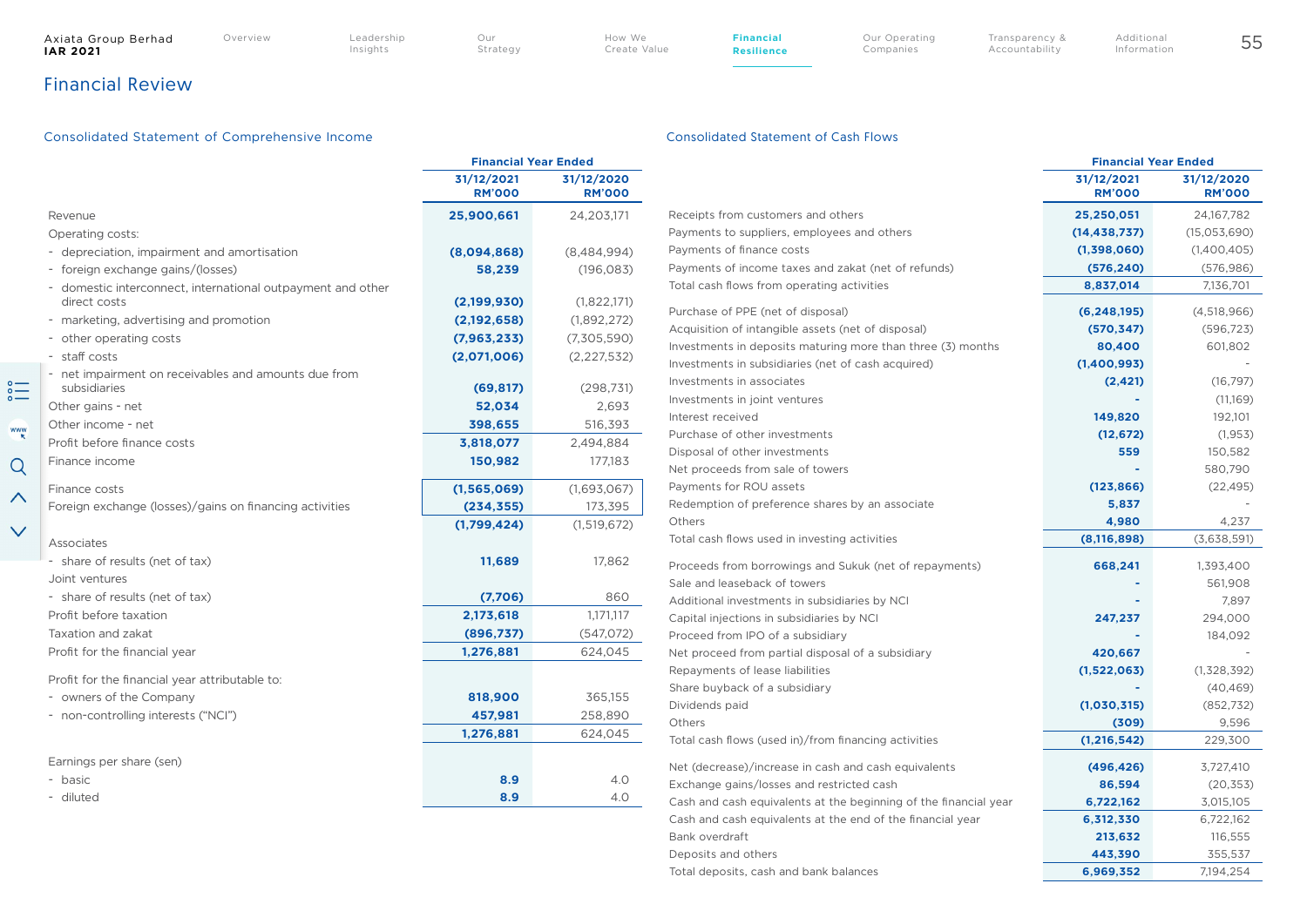$\overset{\circ}{=}$ 

 $\frac{WW}{R}$ 

 $Q$ 

 $\boldsymbol{\wedge}$ 

 $\checkmark$ 

Insights

How We Create Value **Financial Resilience**

Our Operating Companies

Transparency & Accountability

# Financial Review

### Consolidated Statement of Financial Position

|                                                                             | As at                       |                             |  |
|-----------------------------------------------------------------------------|-----------------------------|-----------------------------|--|
|                                                                             | 31/12/2021<br><b>RM'000</b> | 31/12/2020<br><b>RM'000</b> |  |
| <b>CAPITAL AND RESERVES ATTRIBUTABLE TO OWNERS OF THE</b><br><b>COMPANY</b> |                             |                             |  |
| Share capital                                                               | 13,905,207                  | 13,883,028                  |  |
| Reserves                                                                    | 4,100,117                   | 3,758,114                   |  |
| Total equity attributable to owners of the Company                          | 18,005,324                  | 17,641,142                  |  |
| Non-controlling interests                                                   | 7,060,505                   | 6,238,288                   |  |
| Total equity                                                                | 25,065,829                  | 23,879,430                  |  |
| <b>NON-CURRENT LIABILITIES</b>                                              |                             |                             |  |
| <b>Borrowings</b>                                                           | 14,819,079                  | 14,773,895                  |  |
| Derivative financial instruments                                            | 91,162                      | 121,784                     |  |
| Deferred income                                                             | 260,360                     | 445,237                     |  |
| Deferred gain on sale and leaseback assets                                  | 307,754                     | 422,817                     |  |
| Trade and other payables                                                    | 1,116,080                   | 1,303,042                   |  |
| Provision for asset retirement                                              | 747,795                     | 640,507                     |  |
| Deferred tax liabilities                                                    | 1,377,516                   | 1,086,780                   |  |
| Lease liabilities                                                           | 8,412,149                   | 7,894,276                   |  |
| Total non-current liabilities                                               | 27,131,895                  | 26,688,338                  |  |
|                                                                             | 52,197,724                  | 50,567,768                  |  |
| <b>NON-CURRENT ASSETS</b>                                                   |                             |                             |  |
| Intangible assets                                                           | 21,722,687                  | 20,634,399                  |  |
| Contract cost assets                                                        | 232,519                     | 179,801                     |  |
| Property, plant and equipment                                               | 26,975,288                  | 24,495,647                  |  |
| Right-of-use assets                                                         | 8,983,213                   | 8,518,895                   |  |
| Associates                                                                  | 257,898                     | 274,635                     |  |
| Joint ventures                                                              | 25,569                      | 33,737                      |  |
| Financial assets at fair value through other comprehensive income           | 220,744                     | 220,978                     |  |
| Financial assets at fair value through profit or loss                       | 5,678                       | 4,467                       |  |
| Derivative financial instruments                                            | 76,817                      | 8,343                       |  |
| Trade and other receivables                                                 | 1,280,866                   | 1,315,895                   |  |
| Deferred tax assets                                                         | 358,530                     | 310,324                     |  |
| Total non-current assets                                                    | 60,139,809                  | 55,997,121                  |  |

|                                                       | As at                       |                             |  |
|-------------------------------------------------------|-----------------------------|-----------------------------|--|
|                                                       | 31/12/2021<br><b>RM'000</b> | 31/12/2020<br><b>RM'000</b> |  |
| <b>CURRENT ASSETS</b>                                 |                             |                             |  |
| Inventories                                           | 222,747                     | 141,663                     |  |
| Trade and other receivables                           | 5,060,933                   | 4,362,395                   |  |
| Derivative financial instruments                      | 121                         |                             |  |
| Financial assets at fair value through profit or loss | 65                          | 138,113                     |  |
| Tax recoverable                                       | 109,514                     | 97,610                      |  |
| Deposits, cash and bank balances                      | 6,969,352                   | 7,194,254                   |  |
|                                                       | 12,362,732                  | 11,934,035                  |  |
| Assets classified as held-for-sale                    | 47,889                      | 30,593                      |  |
| Total current assets                                  | 12,410,621                  | 11,964,628                  |  |
| <b>LESS: CURRENT LIABILITIES</b>                      |                             |                             |  |
| Trade and other payables                              | 13,555,061                  | 12,001,948                  |  |
| Deferred income                                       | 3,609                       | 3,820                       |  |
| Deferred gain on sale and leaseback assets            | 123,902                     | 121,365                     |  |
| <b>Borrowings</b>                                     | 4,231,416                   | 2,971,544                   |  |
| Lease liabilities                                     | 1,758,846                   | 1,734,320                   |  |
| Derivative financial instruments                      | 20,497                      | 10,881                      |  |
| Current tax liabilities                               | 653,031                     | 532,947                     |  |
|                                                       | 20,346,362                  | 17,376,825                  |  |
| Liabilities classified as held-for-sale               | 6,344                       | 17,156                      |  |
| Total current liabilities                             | 20,352,706                  | 17,393,981                  |  |
| Net current liabilities                               | (7,942,085)                 | (5,429,353)                 |  |
|                                                       | 52,197,724                  | 50,567,768                  |  |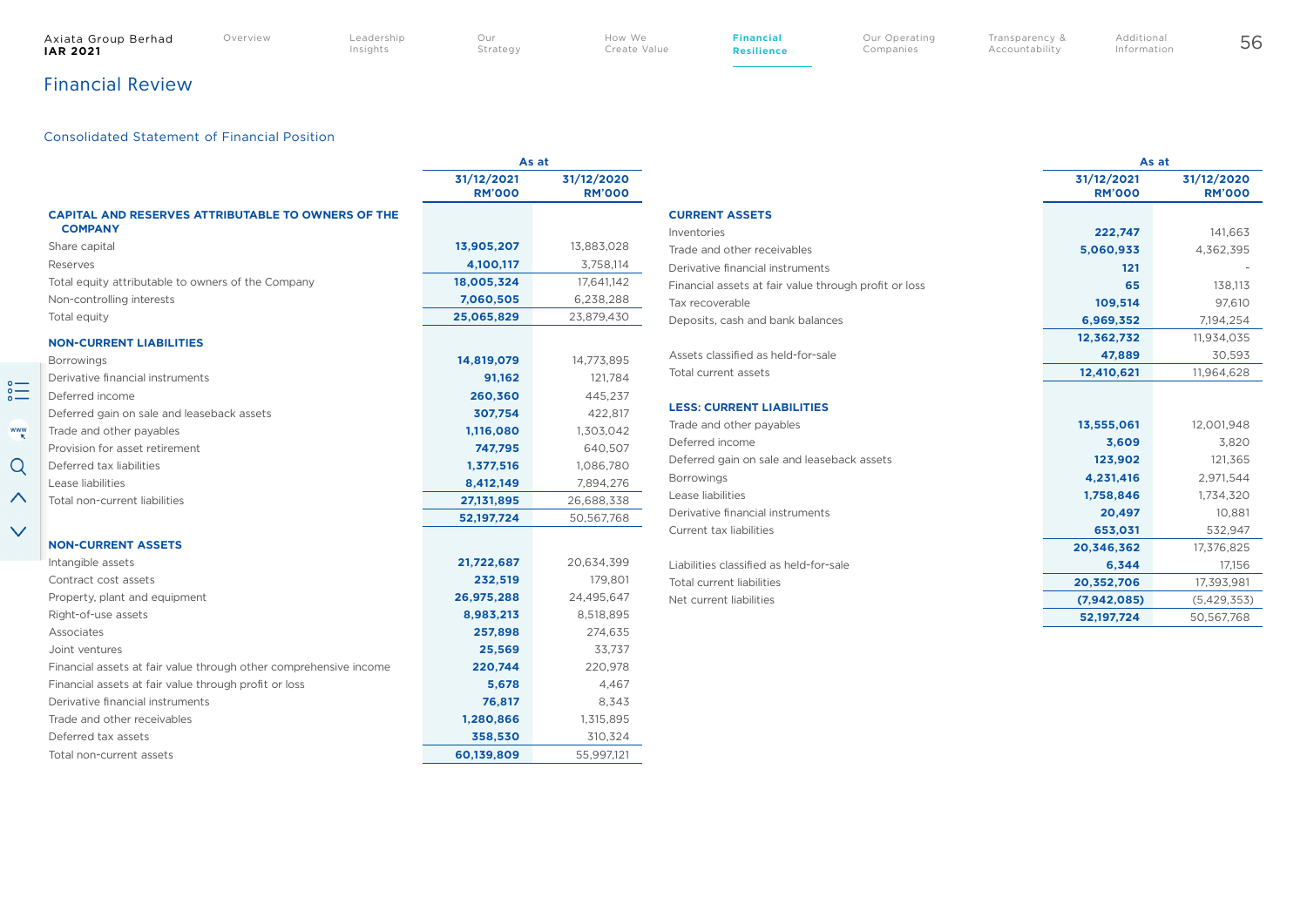## Financial Review

Axiata Group Berhad<br>IAR 2021

#### Group Financial Snapshot

Demonstrating resilience and readiness to meet with growing data demand, connectivity and digitalisation needs across its footprint, the Group closed its financial year ended 31 December 2021 (FY2021) on a steady footing, demonstrating robust operational performance against a challenging external environment.

Focused execution of the Axiata 5.0 Vision aimed at strengthening the Group's foundations to position for the digitally accelerated environment yielded strong organic growth in revenue and EBITDA, and increased profits for the year.

Transparency & Accountability

#### Revenue et al. et al. et al. et al. et al. et al. et al. et al. et al. et al. et al. et al. et al. et al. et a

- Group EBITDA increased by 7.0% to RM11,404.0 million with improvement from all OpCos except Ncell
- Growth in EBITDA was mainly driven by higher revenue and diligent cost management

PAT/PATAMI

 $\sum_{\circ}^{\circ}$ 

www

Q

 $\wedge$ 

 $\checkmark$ 

Celcom

• Group PAT and PATAMI both increased by more than 100% to RM1,276.9 million and RM818.9 million respectively mainly driven by higher top lines, lower depreciation and amortisation and asset impairment, and lower finance costs, which were partly offset by higher foreign exchange losses from financing activities, higher taxes and one-off impairment of Ncell's goodwill amounting to RM338.4 million

• Group revenue improved by 7.0% to RM25,900.7 million for FY2021 with growth across all Operating Companies (OpCos) except for Ncell

- Growth in prepaid and MVNO business at

- Higher data contribution at XL Axiata - Growth across core business lines for Dialog

• Key growth drivers are as follows:

- In FY2021, there were lower one-off gains compared to FY2020 when XL Axiata recognised a one-off gain on sale and leaseback of telecommunication towers amounting to RM444.2 million (PATAMI: RM294.8 million)
- Adjusting for one-off items mainly from impairment of Ncell's goodwill, gains on foreign exchange and derivatives, Group normalised PATAMI for FY2021 stood at RM1,325.6 million



The Group's Cost Excellence Programme incrementally delivered RM2.0 billion in cost savings and avoidance in FY2021 with over 500 unique Group-wide initiatives completed.

- The savings comprised of capital expenditure (capex) of RM1.3 billion and operating expenses (opex) of RM0.7 billion across various functional areas, with the most significant savings derived from Network and IT through strategic negotiations with vendors and suppliers
- Other cost improvements included optimisation of business operations, sales and marketing and new subscriber acquisition. This involved digitisation, simplification and automation of various business processes for sustainable efficiency results. Increasingly more share of savings were delivered through sustainable efficiency measures as in the past
- The Cost Excellence Programme continued to drive efficiencies throughout the Group, in line with Axiata's target to become the lowest cost producer of data in all operating markets



#### Bridging of 2021 PATAMI to normalised/underlying<sup>1</sup> PATAMI



- 4G leadership in Robi

business at ADA

merchants

- Higher data subscribers at Smart

- New tower builds in major markets of Bangladesh and Malaysia for edotco - Improvements in its customer engagement

- Boost's acquisition of new users and

Numbers are based on constant currency

Additional Information

**Strategy** 

How We Create Value **Financial Resilience** Our Operating Companies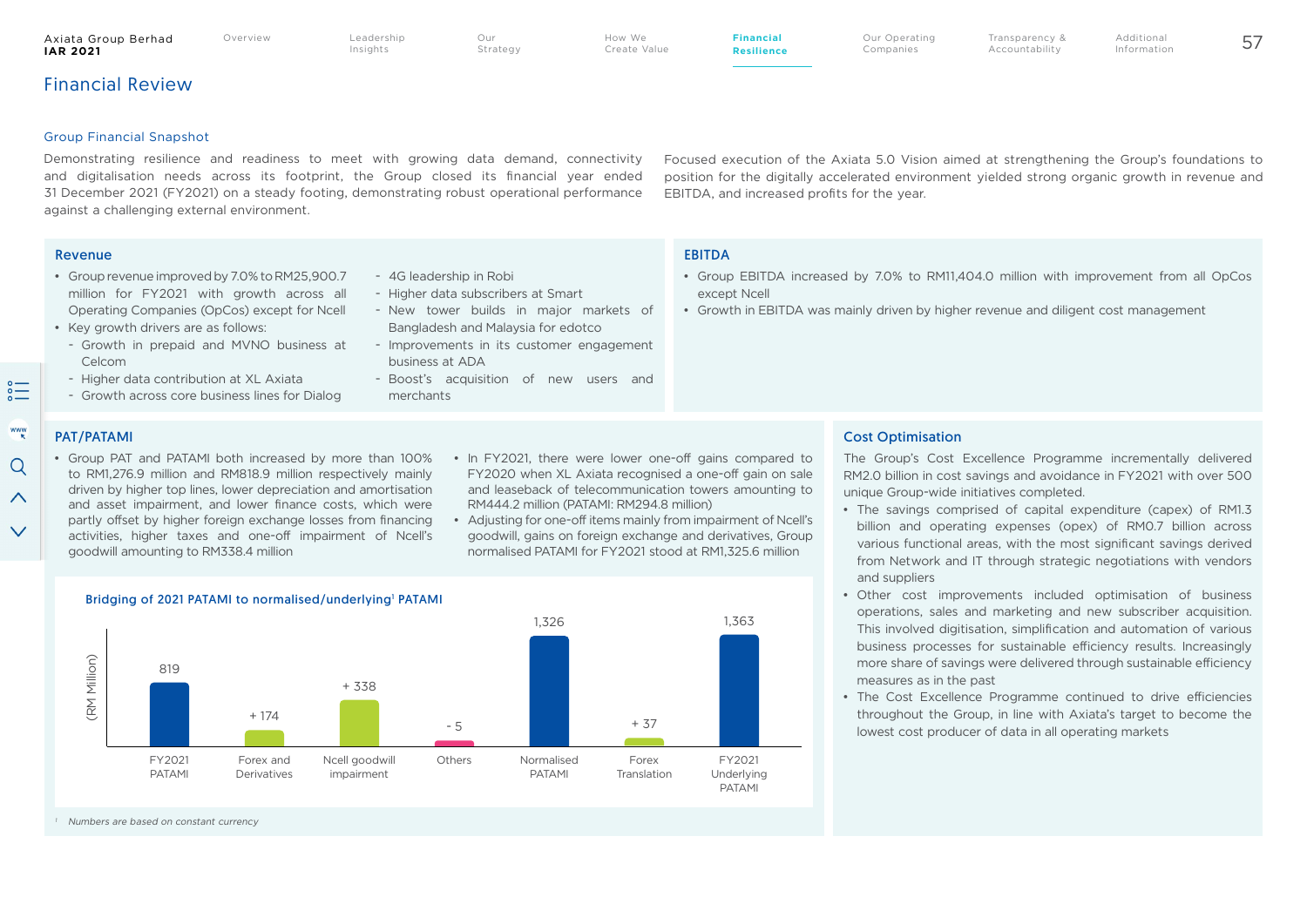#### Axiata Group Berhad<br>IAR 2021 **IAR 2021** 58 Our

Strategy

How We Create Value **Financial Resilience** Our Operating Companies

# Financial Review

## Group Financial Position

As at 31 December 2021, the Group's financial position remained robust with a healthy cash balance at RM7.0 billion and gross debt to EBITDA of 2.6x.

## Total equity stood at RM25.1 billion

- Total equity increased by RM1.2 billion
- Increase in equity balance was mainly contributed by:
	- $-$  Profit of RM1.3 billion

 $rac{1}{2}$ 

 $\frac{www}{k}$ 

 $Q$ 

 $\curvearrowright$ 

 $\checkmark$ 

- Currency translation gains of RM303.6 million as a result of weakening of MYR against OpCos' local currencies
- Dilution of equity interest in subsidiaries of RM246.3 million mainly from restructuring of digital businesses
- Partial disposal of a subsidiary of RM421.9 million
- Increase was partially offset by dividends to shareholders and non-controlling interest of RM1.0 billion

## Total assets balance stood at RM72.6 billion

- Total assets increased by RM4.6 billion
- Property, plant and equipment (PPE) increased by RM2.5 billion resulting from the following:
- Additions in FY2021 of RM7.2 billion mainly due to XL Axiata's accelerated capex and backlog capex at edotco
- Acquisition of subsidiaries amounting to RM247.3 million
- Currency translation gains of RM99.7 million
- Increase was partially offset by depreciation during the financial year amounting to RM5.0 billion
- Right-of-use assets (ROU) increased by RM464.3 million mainly due to:
	- Additions in FY2021 amounting to RM2.1 billion mainly from XL Axiata, edotco and Celcom
- Currency translation gains of RM115.7 million
- Increase was partially offset by depreciation during the financial year of RM1.7 billion
- Intangible assets increased by RM1.1 billion, mainly driven by:
- Goodwill and other intangible assets recognised from acquisition of subsidiaries of RM1.7 billion
- Acquisition of spectrum licences and others during the financial year of RM405.6 million
- Increase was partially offset by amortisation amounting to RM861.3 million and one-off impairment of Ncell's goodwill of RM338.4 million
- Increase in total assets was partly offset by reductions in deposits, cash and bank balances by RM224.9 million

## Total liabilities stood at RM47.5 billion

- Gross liabilities increased by RM3.4 billion
- Trade and other payables increased by RM1.4 billion due to higher capex spending at XL Axiata and renewal of spectrum licences at Robi
- Gross borrowing (excluding lease liabilities) increased by RM1.3 billion mainly due to drawdown of loans to finance the acquisition of a subsidiary in edotco
- Lease liabilities increased by RM542.4 million. Total additions during the year amounted to RM2.0 billion, mainly due to new sites rolled out in XL Axiata and edotco, which was partly offset by lease payment of RM1.5 billion

## Capital Investments

• The Group incurred capex investment of RM7.2 billion at 27.9% capex intensity to support its continuous growth. These investments were mainly sourced from internal funds. The spend was in line with the Axiata 5.0 Vision to become The Next Generation Digital Champion by 2024

Transparency & Accountability

- Whilst uncertainties arising from the pandemic/endemic and consequent macro economic challenges, government policies and regulatory risks in our footprint markets remain in 2022, Axiata will continue with the momentum already built in the Group-wide execution of Axiata 5.0, that is anchored upon:
	- **Sustainable Growth:** Position for the 'New Norms' through opportunistic investments, to continue OpCos transformation agenda and extract value from the new growth areas of Enterprise, Home and Digital Value-Added Services (VAS)
- **Operational Excellence:** Realise our goal of becoming a low-cost producer through the 'Collective Brain' engagement model; supported by Group-wide digitalisation and analytics initiatives
- **Structural Changes:** Continued execution of Portfolio Optimisation and Value Illumination. Some of the transactions in the pipeline may have short to medium term impact but will be long term accretive to the Group

## Cash Position and Dividends

- The Group's cash balance stands at RM7.0 billion
- As a result of strong performance supported by a resilient balance sheet and healthy cash balance, the Board of Directors approved a total dividend of 9.5 sen per ordinary share (FY2020: 7.0 sen per ordinary share) which translates to a 66% dividend payout ratio

## Capital Structure and Capital Resources

• The Group's debt to equity gearing ratio (total borrowing including lease liabilities over total shareholder's equity) stood at 1.6x as at 31 December 2021

## Capital Allocation and Balanced Portfolio

- The Group is on track to be a "High Dividend Company"
- The aspiration to pay more than 20 sen DPS by 2024 to be delivered via disciplined execution of ongoing and planned initiatives
- Towards ensuring a balanced portfolio, the Group is focusing on portfolio optimisation and value illumination by increasing growth rate and valuation multiple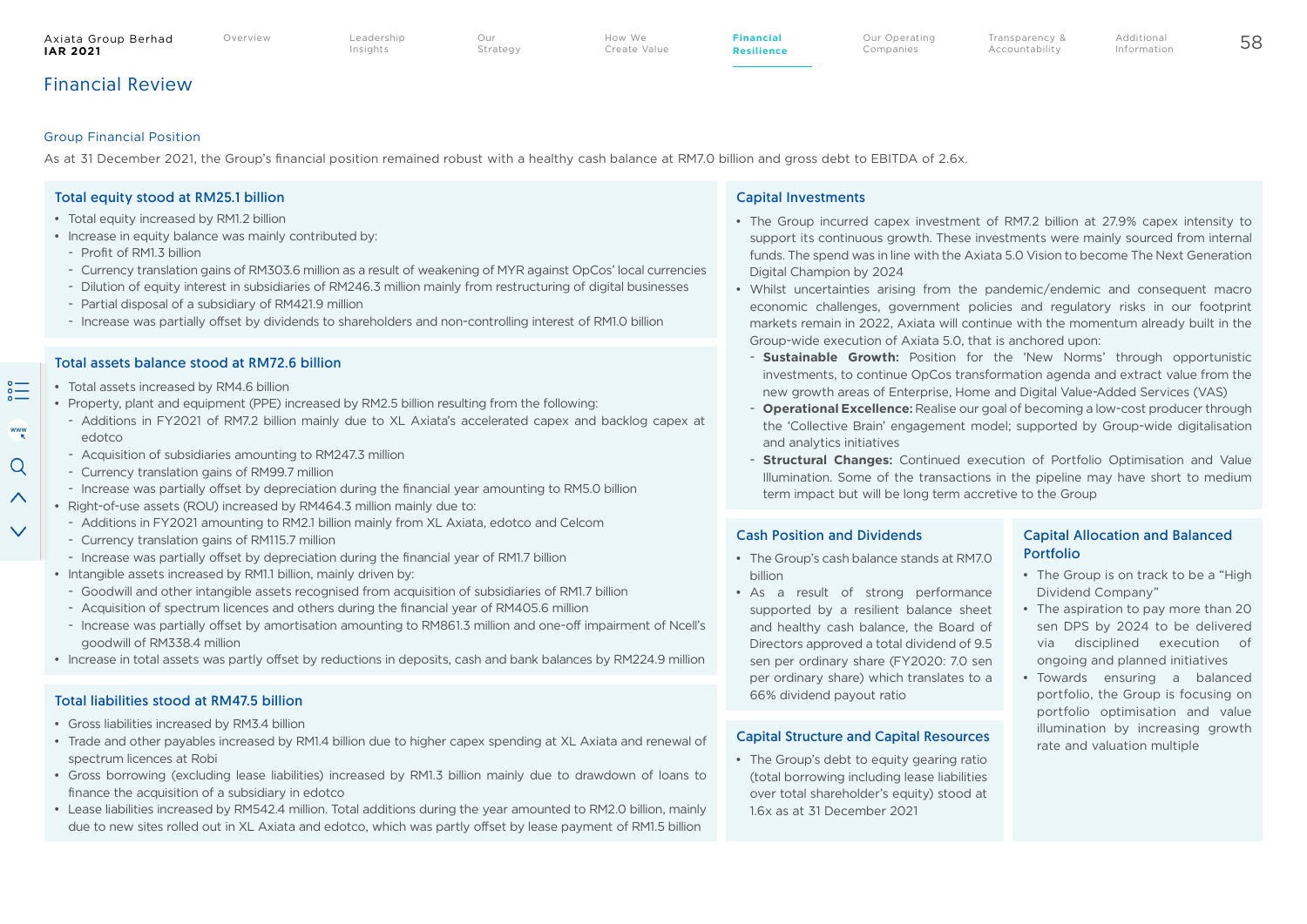#### Axiata Group Berhad<br>IAR 2021 **IAR 2021** 59 Our

Overview Leadership Insights

Strategy

Create Value **Financial Resilience** Our Operating Companies

Additional Information

Transparency & Accountability

Financial Review

## Key Performance Indicators

On 25 February 2021, the Group announced its Headline KPIs guidance for the financial year ended 31 December 2021. The Group's 2021 Headline KPIs announced were as below:

|                             | <b>FY 2021</b><br>Achievement | <b>FY 2021</b><br><b>Headline KPIs</b> | <b>FY 2021</b><br>Achievement |
|-----------------------------|-------------------------------|----------------------------------------|-------------------------------|
|                             | @ Actual currency             | @ Constant rate <sup>1</sup>           |                               |
| Revenue Growth <sup>2</sup> | 6.8%                          | Low single digit                       | 8.3%                          |
| <b>EBITDA Growth</b>        | 7.0%                          | Low single digit                       | 8.5%                          |

How We

#### Notes:

 $\wedge$ 

 $\checkmark$ 

<sup>1</sup> Constant rate is based on FY20 Average Forex Rate (e.g. 1 USD = RM4.202)

<sup>2</sup> Revenue is based on revenue excluding device (revenue ex-device)

 $\sum_{\circ}^{\circ}$ Despite another challenging year arising from the COVID-19 pandemic, the Group posted a strong set of results in FY2021 on the back of higher contribution across all OpCos (except for Ncell www in Nepal), digital businesses and infrastructure. Underlying profit improved, driven by growth in EBITDA, lower net finance cost and narrowed losses at digital businesses, moderated by the impact  $\Omega$ of accelerated depreciation of 3G assets.

Year on year, Celcom in Malaysia recorded strong revenue recovery in tandem with positive subscriber momentum, while EBITDA improved from cost optimisation initiatives. XL Axiata in Indonesia registered low single digit revenue growth amidst heightened competitive pressures and EBITDA margin remained healthy. Robi in Bangladesh and Smart in Cambodia benefitted from higher data contribution in tandem with higher data subscribers and usage, leading to high single digit revenue growth. Dialog in Sri Lanka achieved double-digit growth in revenue and EBITDA, with higher contribution across all segments of mobile, fixed and TV. Ncell in Nepal faced challenges in the international long-distance business, prolonged lockdowns and increased competition although diligent cost management led to improvement in EBITDA margin.

Our digital businesses focus on two business verticals namely Digital Financial Services via Boost and Data and Artificial Intelligence via ADA. Positively, Boost posted lower losses driven by lower marketing expense whilst ADA recorded its third consecutive year of profit, benefitting from the acceleration of digital marketing transformation amongst enterprises. Our regional tower company edotco also recorded good performance driven by improved contribution from new tower builds in its major markets of Bangladesh and Malaysia.

Overall, the Group posted revenue ex-device growth of 6.8% and EBITDA growth of 7.0% in FY2021. Against headline KPIs at constant rate<sup>1</sup>, the Group exceeded targets of low single digit growth for both metrics with 8.3% growth in revenue ex-device and 8.5% growth in EBITDA.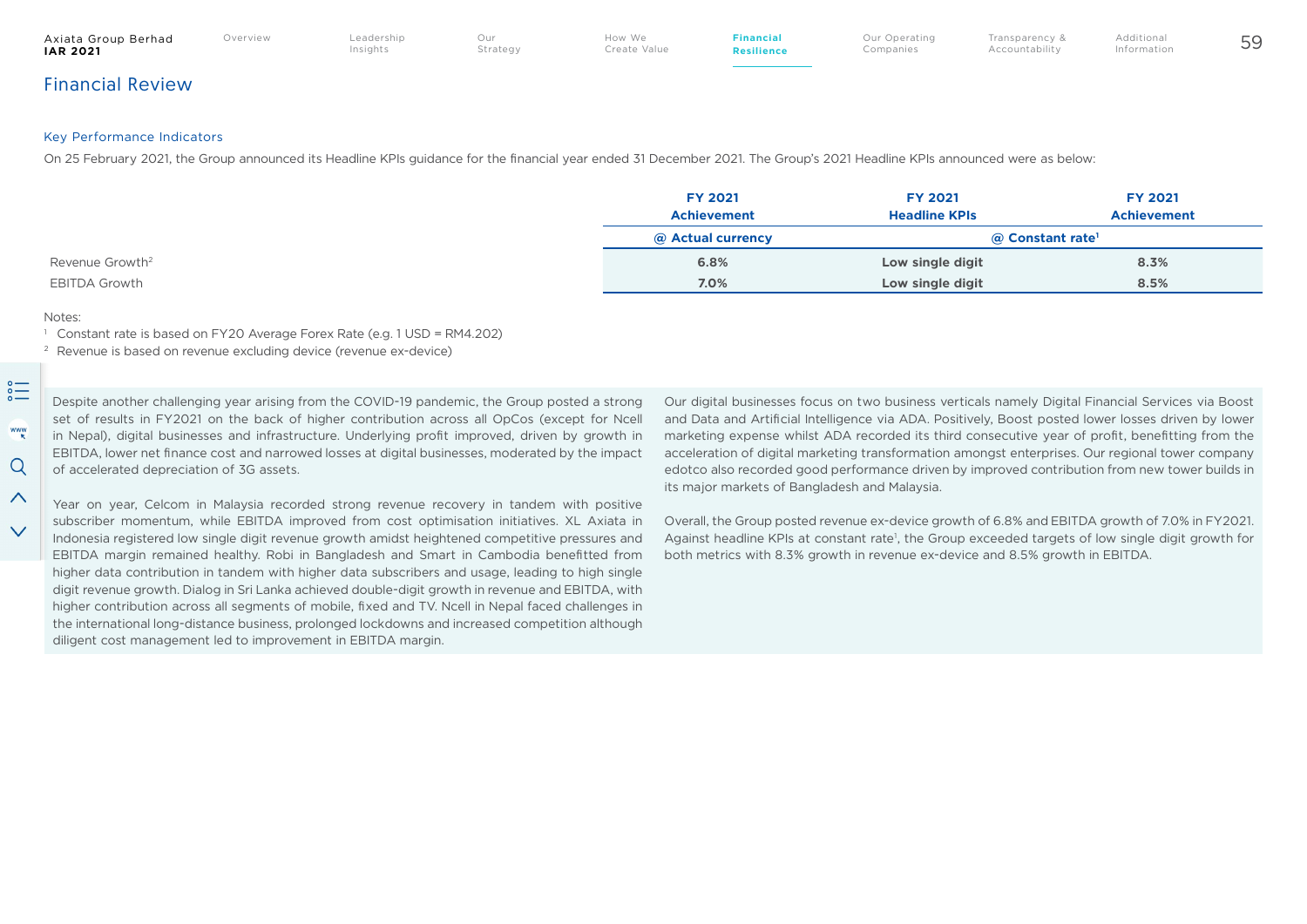$rac{1}{2}$ 

 $\frac{www}{\kappa}$ 

Q

 $\curvearrowright$ 

 $\checkmark$ 

Create Value

How We

Our Operating Companies

Transparency & Accountability Additional Information

# Our Share Price Performance

In FY2021, Axiata's share price rose 11.2% to end the year at RM4.16, outperforming the local benchmark index FTSE Bursa Malaysia KLCI (FBMKLCI) which declined 3.7% to 1,567.53. Axiata's market capitalisation improved to RM38.2 billion on 31 December 2021 from RM34.3 billion on 31 December 2020, closing the year as the ninth largest company on FBMKLCI. In terms of foreign shareholdings, the figure inched up to 10.9% as at end 2021 compared to 10.4% in the preceding year.

Share price performance for the year was largely driven by positive sentiment arising from the announcement of the proposed merger between Celcom Axiata and Digi in April 2021, supported by strong earnings delivery throughout the year. Other major announcements include the formalisation of a joint bid for digital bank licence in Malaysia by Axiata and RHB in June 2021, and the proposed acquisition of Link Net by Axiata and XL Axiata in July 2021.

From 2009 to 2021, Axiata's share price had increased by 69%.



### Share Price Performance (2021) Share Price Performance (2009 - 2021)

**Financial Resilience**